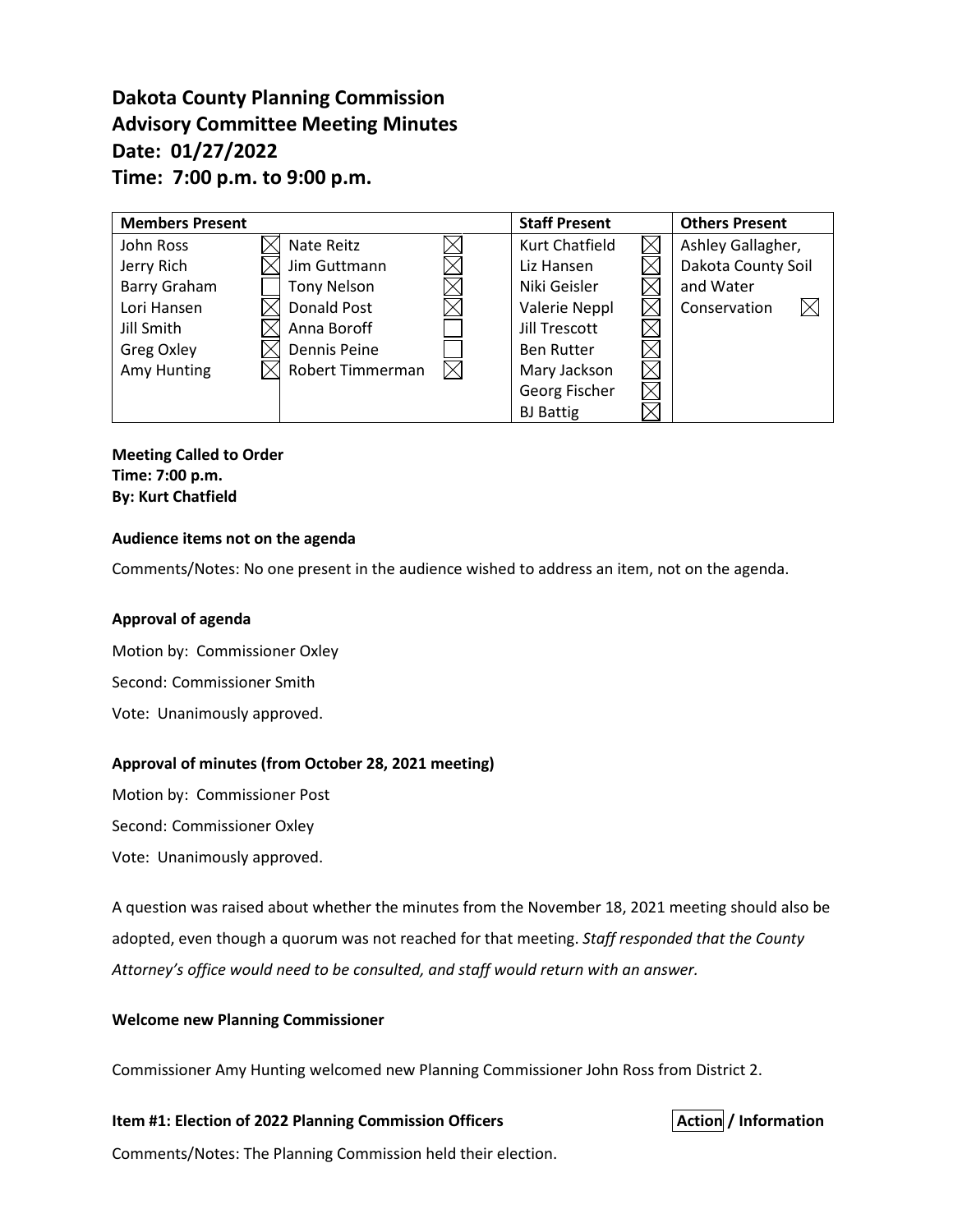### **Election of Chair**

Commissioner Oxley, nominated by: Commissioner Timmerman A unanimous vote elected Greg Oxley as the Chair for 2022.

### **Election of Vice-Chair**

Commissioner Hunting, nominated by: Commissioner Hansen A unanimous vote elected Amy Hunting as the Vice-Chair for 2022.

### **Election of Secretary**

Commissioner Guttmann, nominated by: Commissioner Post A unanimous vote elected Guttmann as Secretary for 2022.

# **Item #2: Establishment of Planning Commission Meeting Dates – 2022 Action / Information**

Planning Manager, Kurt Chatfield, outlined the proposed 2022 Planning Commission meeting dates. The Planning Commission voted to approve the meeting dates.

Motion by: Commissioner Post Second: Commissioner Nelson Vote: Unanimously approved.

# **Item #3: Planning Commission Administrative Forms Action** *Action* / **Information**

Administrative Coordinator, Liz Hansen, spoke about two forms that need to be filled out and returned. The two forms are: "Consent to Release Private Data" and "Citizen Advisory Committee Member Statement of Representation." Emailing or mailing in the forms is acceptable.

**Item #4: 2022 Planning Commission Work Plan Action / Information** Planning Manager, Kurt Chatfield, outlined the County Board adopted 2022 Planning Commission Workplan.

### **Item #5: Agricultural Chemical Reduction Effort (ACRE) Program Update Action / Information**

Valerie Neppl, Groundwater Protection Supervisor, and Jill Trescott, Sr. Environmental Specialist, presented this item and responded to questions. Ashley Gallagher from the Soil and Water Conservation District was also in the audience and responded to questions.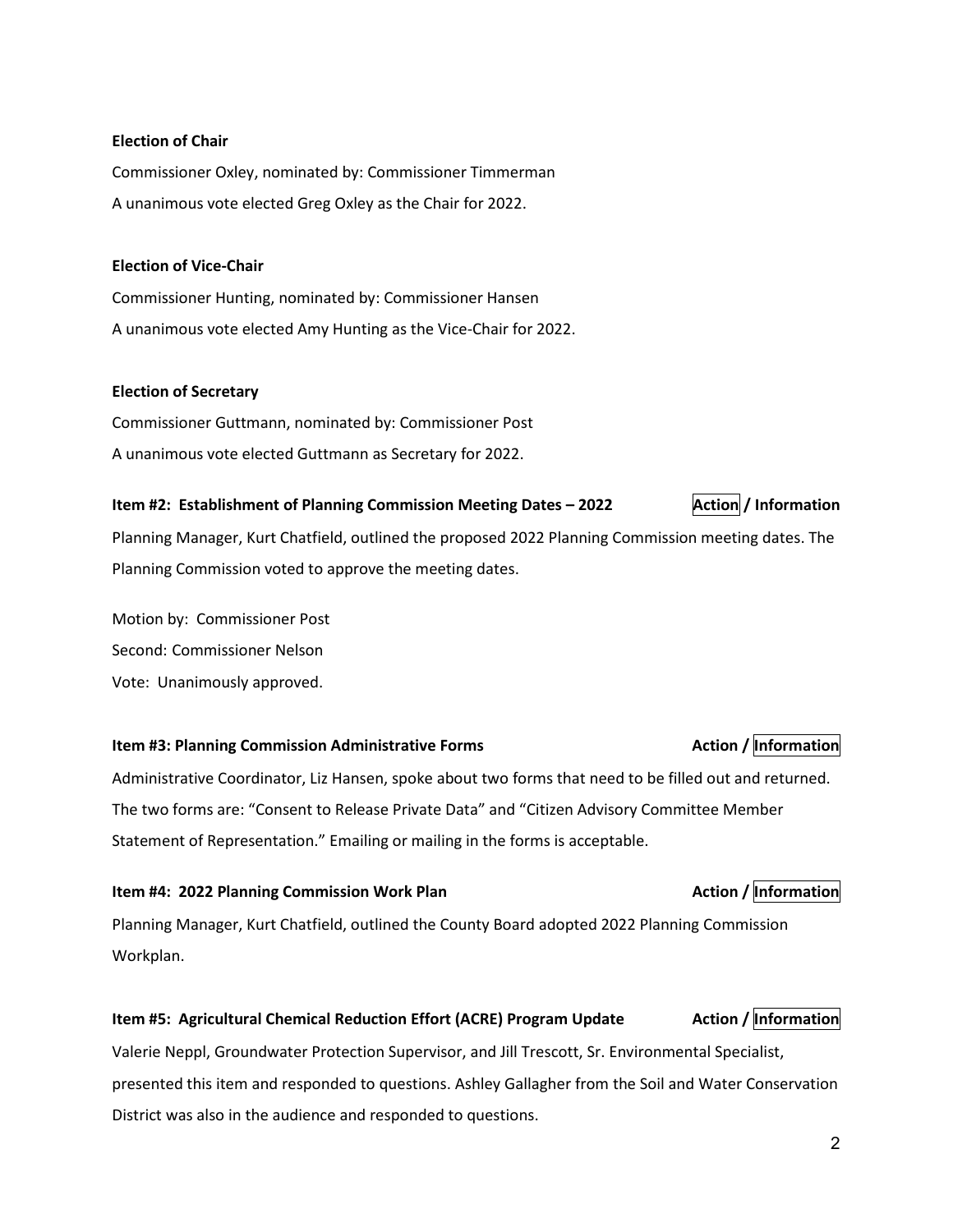Questions and comments by Commissioners along with responses from staff (italics):

- Dakota County's Groundwater Plan and the ACRE program propose more stringent nitrate standards than the State of Minnesota, for what purpose? *Staff responded that the State standards are designed to prevent additional nitrate contamination. Dakota County's nitrate levels already exceed safe drinking water standards in many areas of the County, so more stringent standards are needed to reduce nitrate contamination to safe drinking levels.*
- Since conversion of cornfields to solar farms can improve water quality, why is there local resistance to these solar facilities? *Staff responded that many farm communities do not like to see land taken out of production or, in some cases, object to solar farms based on aesthetics. Some townships have adopted moratoriums to restrict the conversion of cropland to solar farms.*
- Do we have a problem with absentee landowners not using best management practices? Would it be possible to adopt regulations that would apply to absentee landowners? *Staff responded that absentee landowners are less likely to use best management practices, and this is an area that may need further study.*
- Once nitrate mitigation measures are put in place, how long does it take to see improvements in groundwater quality? *Staff responded that shallow water aquifers could see improvements rather quickly, in some instances as soon as 3-5 years. Significant change may occur within a 20 year timeframe.*
- Are farmers concerned about consuming nitrates and pesticides from their own farming operations? *Staff responded that based on surveys and focus groups, some farmers are concerned, but many others are not. There is generally a much greater concern about grandchildren drinking water that exceeds safety standards.*
- A statement was made that there are many levels of government that regulate agriculture. Dakota County needs to do what it can to reduce bureaucracy for farmers.
- The use of chloride threatens surface water and groundwater. Many cities apply too much salt to roads in the wintertime. Does Dakota County have the authority to regulate cities? *Staff acknowledged the use of road salt as an issue but stated that each city has its own program.*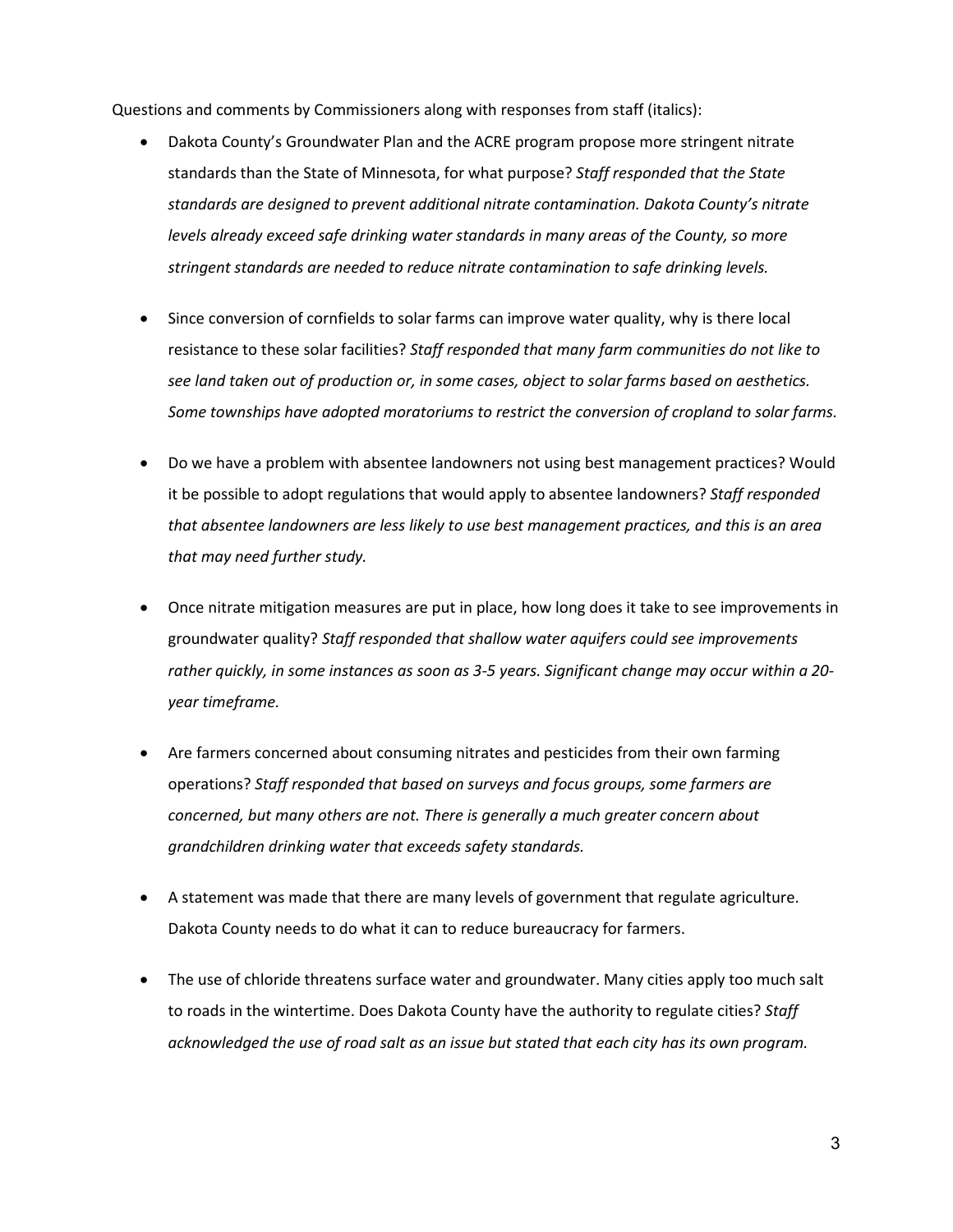- A commissioner asked if the County mails test kits to the farmers. *Staff responded that the County had launched a Community Focused Sampling program to give all residents who rely on private drinking water wells, including farmers, the opportunity to have their water tested at no cost to them over a five-year rotation. To date, almost 2000 test kits have been sent to residents so they can collect samples of their water and return the kit to a testing lab.*
- Commissioners discussed the ACRE strategies with several stating support for Strategy 2, Communication, Outreach, and Education.
- There was general discussion about the proposed ACRE strategies with detailed questions about landowner technical support, incentives for best management practices, and whether small farms and large farms have the same opportunities and access to information. *Staff responded to each of the individual questions.*
- Landowner incentives were discussed such as providing front end consultation. A statement was made that if Dakota County chooses to use financial incentives to change farming practices that there needs to be a recognition that it will take an ongoing long-term financial commitment to sustain those incentives and practices.
- A Commissioner suggested Dakota County Staff get additional feedback from the farmers on what they consider to be the "right incentive".
- A suggestion was made to appeal to farmers' legacy ethic by designing groundwater protection and restoration programs that farmers would embrace to pass their farms on to future generations.

In the interest of time, the Planning Commission concluded their discussion but requested that staff return to next month's meeting to review the remaining strategies.

### **Item #6 All Hazard Mitigation Plan Action Action Action Action** *Action* **<b>***Action Action Action Action Action Action Action Action Action Action Action Action Actio*

Ben Rutter, Homeland Security Specialist, and Mary Jackson, Sr. Planner, presented this item and responded to questions. BJ Battig, Manager Risk Homeland Security, and Georg Fischer, Environmental Resources Director, were also in the audience and responded to questions.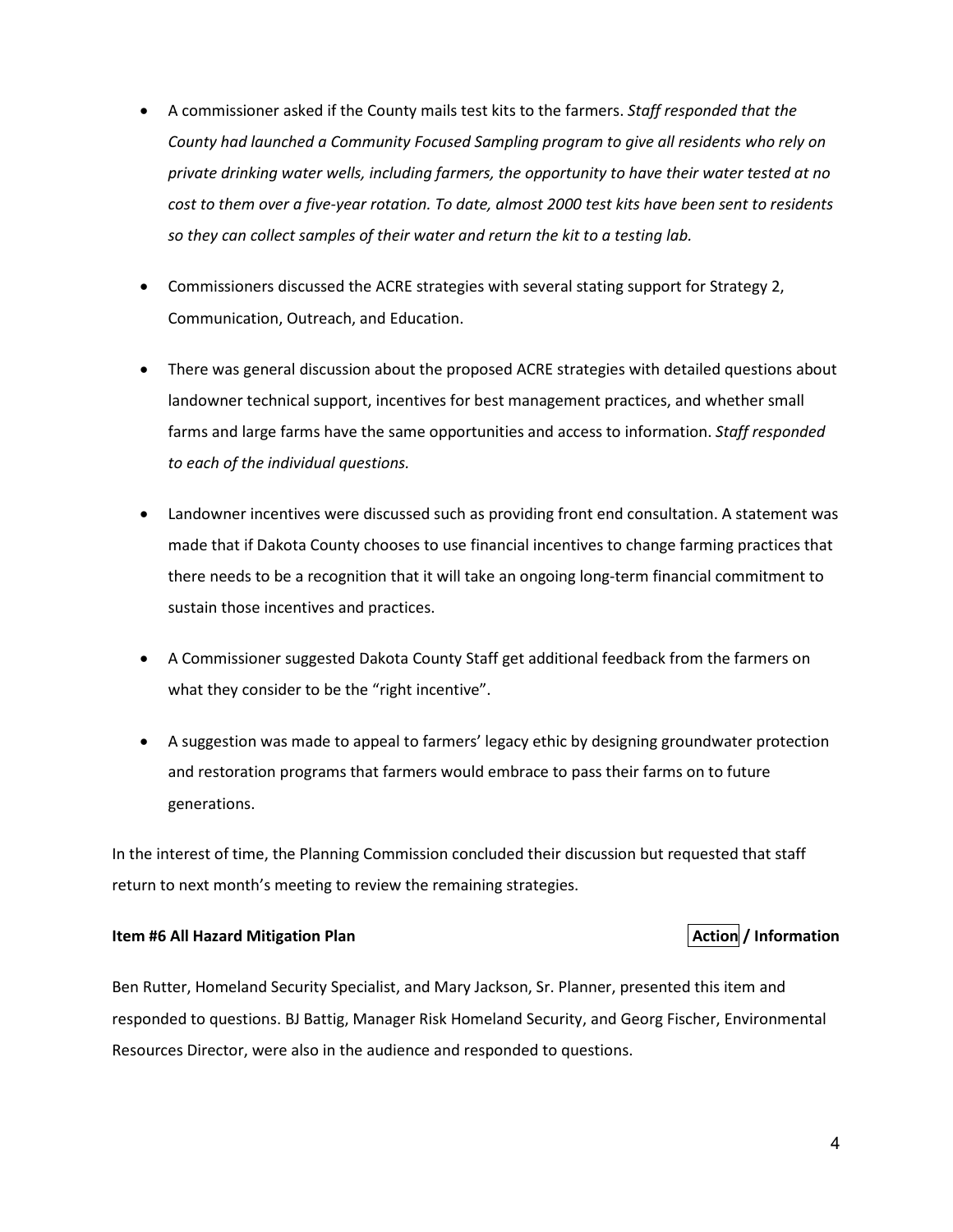- Does the plan address vulnerabilities in public utilities such as power and natural gas distribution? S*taff acknowledged that power blackouts and interruptions in service may result in significant challenges but that utilities and their distribution networks are outside the scope of this plan.*
- The plan addresses civil disobedience as a new hazard. A comment was made that the frequency of civil disobedience for suburban areas such as Dakota County should be changed from high to occasional in the risk assessment table. *Staff acknowledged the change.*
- The plan addresses protecting the public water supply with an emphasis on protecting groundwater from contamination. Should the plan also address a deliberate attack on public water distribution systems*? Staff responded that such an attack is a significant threat but would be covered under the terrorism section of the plan.*
- A recommendation was made to edit the table of comments for clarity and brevity.
- The Planning Commission discussed the need to identify vulnerabilities in the plan without making those vulnerabilities known to terrorists. *Staff described the process of how sections of the plan have been redacted to prevent the misuse of the plan.*
- A concern was raised that the plan has good content but may not be implemented. S*taff described the process through which the plan will be implemented. The methods include regular meetings with cities and emergency responders, incorporation into annual work plans, and inclusion in city and County Capital Improvement Programs.*

**Chair Oxley entertained a motion that the Planning Commission recommends to the County Board that the draft Dakota County All-Hazard Mitigation Plan be released for a public review period from February 23, 2022 – to April 8, 2022.**

Motion by: Commissioner Hunting Second: Commissioner Smith Vote: Unanimously approved.

# **Update on County Board Actions/Projects**